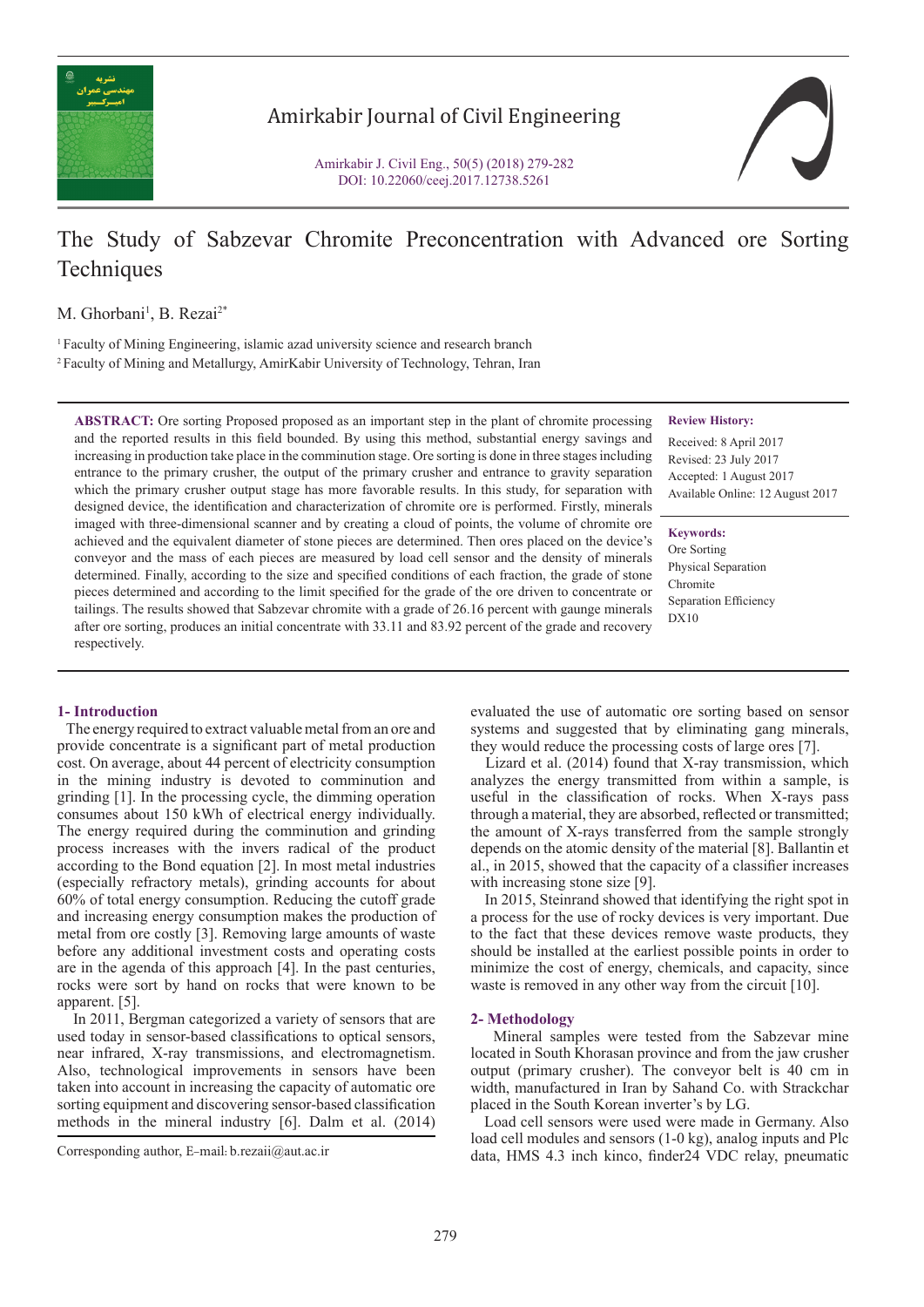valve Air TAK valve, 35/53 power switch, LS fuse, Dugut, Rails, Wire and Rack it was prepared. XRF studies were performed by the Oxford machine (FD2000 constructed in England) and XRD studies by the STOE device (Stidy-mp code and the construction of Germany), the results of XRF and XRD analyzes and compounds of tested minerals are shown in Tables 1 and 2 and Figure 1.

mineral was first processed by a 3D scanner (nub3d-made in Germany) and draw mineral clouds. The minerals volume was extracted using the CAD program attached to the processor. After this step, the PLC system assigned a code to each of the mineral and record its volume. Then the minerals crossed the conveyor belt in line, and each mass was determined.

**Figure 2. A view of the device and its various parts**

 At first, the jaw crusher product was classified in different fractions, and according to Figure. 2, after calculating the volume, a three-dimensional scanner was used to determine the diameter of each fraction. Then, in each particle fraction, different densities were analyzed and the percentage of each constituent elements was determined.



**Figure 3. A schematic of how the device works and how it interacts with different parts**

 Then, by useingusing the calculated percentages in each fraction, the relationship between chromite grade and chromite density was obtained and stored in the database of the device and according to it, the percentages of each chromite ore was determined. Then, by DX10 software, the normality of the samples was verified and the data for each section was analyzed and finally, the mathematical model for each fraction was calculated separately and based on the obtained relationship for each fraction, the content of each stone piece was determined and considering that the grade higher 20 was considered as concentrate and lower 20 as tailings, the sample was divided into waste and concentrate

# **Table 1. The amount of elements in the chemical composition of chromite**

| Compound                | Percent |
|-------------------------|---------|
| $Cr_2O_3$               | 26.01   |
| FeO                     | 15.07   |
| SiO <sub>2</sub>        | 26.31   |
| $\text{Al}_2\text{O}_3$ | 16.49   |
| MgO                     | 7.89    |
| Others                  | 8.23    |
| sum                     | 100     |

# **Table 2. The main minerals found in the chromite sample**

| Mineral   | Formula                                         | Percent |
|-----------|-------------------------------------------------|---------|
| Chromite  | $(Fe, Mg)Cr_2O$                                 | 33.9    |
| Kaolinite | $\text{Al}_2\text{Si}_2\text{O}_5(\text{OH})_4$ | 27.93   |
| Hematite  | Fe <sub>2</sub> O <sub>3</sub>                  | 15.07   |
| Ouartz    | SiO <sub>2</sub>                                | 14.87   |
| sum       |                                                 | 100     |



 The mineral density was also calculated. Mineral samples were weighed by a digital scale (OHUS OH-PA214C model) and then crushedthen crushed by a jaw crusher (IKH.B1 model and made in Iran). 50% of the crushed sample was graded using a sieve series described below. The results obtained from sieve analysis were categorized and coded in each step in order of weighting and for subsequent experiments. In the next stage and in different fractions, the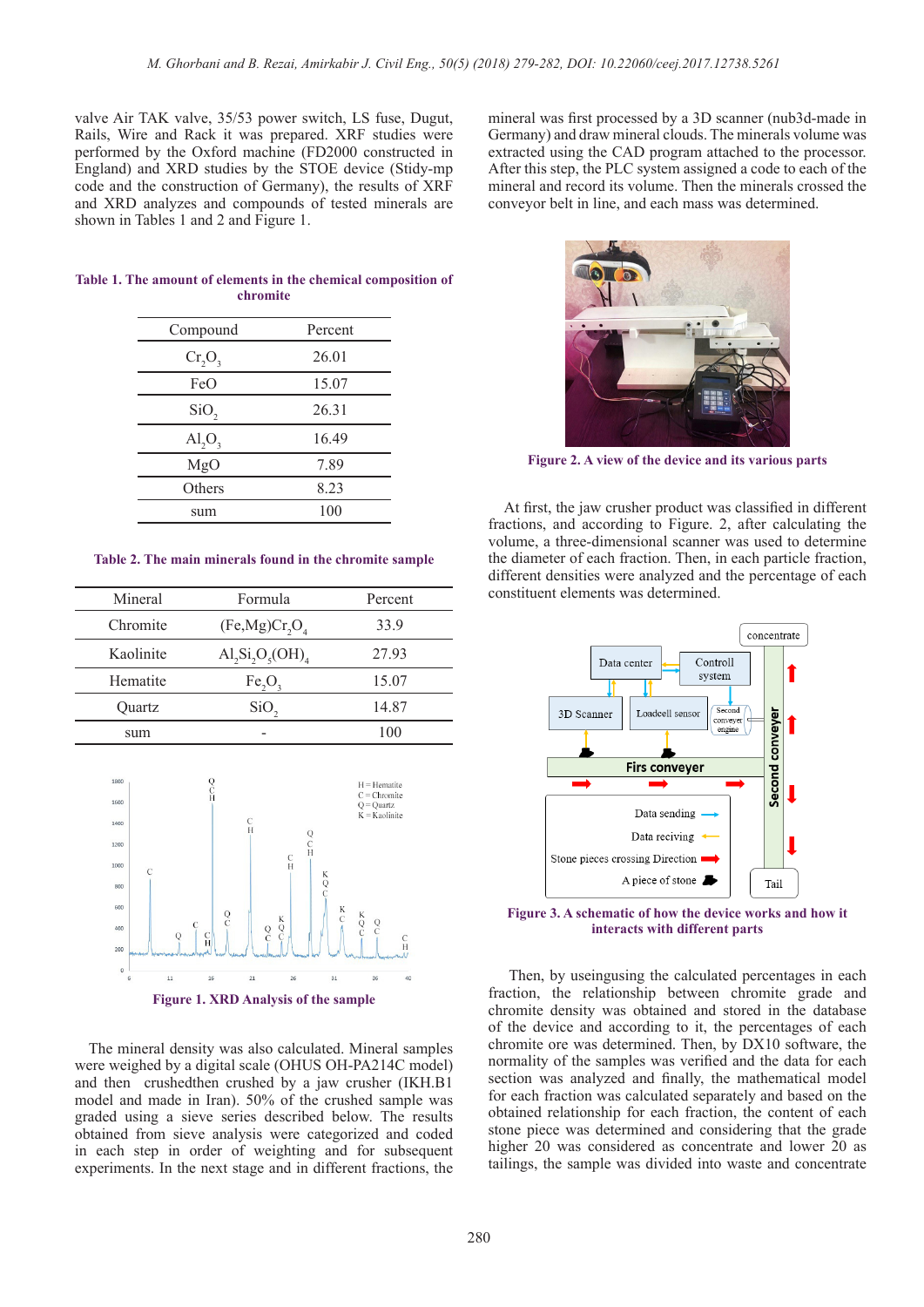parts, this grade was chosen as the default and performed by experiments. It is possible to determine the best separation to achieve the best grade and recovery.

### **3- Results and Discussion and Results**

 Considering the importance of segmentation accuracy in this method, in order to achieve this goal, we need to perform an analysis on all particles of a fraction. Since the statistical population is very large, therefore, the DX10 software was used to reduce the number of samples, and from each fraction, 10 samples were selected.

 Thus, for each fraction of crusher output a model obtained that, the amount of chromite content can be determined using the sample volume and weight. These equations are stored as separation equations in the data base of the device. In this case, by inserting a new sample as feed, the control system, according to the equations stored in the device's databases, is compared about the location of the sample with minimum grade of concentrate and the maximum waste grade. The equations for each fraction and their effect boundaries are given in Table 3.

### **Table 3. The main minerals found in the chromite sample**

| fractions                   | Separation<br>efficiency | Recovery<br>$(\%)$ | Concentration<br>$\text{grade } (\% )$ |
|-----------------------------|--------------------------|--------------------|----------------------------------------|
|                             | 40.36                    | 83.92              | 33.11                                  |
| $\mathcal{D}_{\mathcal{L}}$ | 38.21                    | 84.02              | 31.15                                  |
|                             | 36.39                    | 94.37              | 37.45                                  |
|                             | 34.27                    | 79.88              | 27.82                                  |
|                             | 30.57                    | 58.33              | 30.88                                  |
|                             | 23.82                    | 93.29              | 31.25                                  |

 For validation of the model, from each fraction, 10 samples were selected once by a percentile and then again determined using a device analysis. In order to divide the samples into two parts, waste and concentrate. 20 grade were stored as default cutoff in the device memory. In this case, the components of grade 20 and above will be driven by the second conveyor to the concentrate section and less than 20 to the waste section.

**Table 4. Analysis of Variance Table**

| Source      | Sum of<br>Squares | df             | Mean<br>Square | F Value | p Value |
|-------------|-------------------|----------------|----------------|---------|---------|
| Model       | 1994.03           | $\mathfrak{D}$ | 997.31         | 43.51   | 0.0001  |
| <b>Mass</b> | 823               |                | 823            | 0.36    | 0.5678  |
| Volume      | 16.29             |                | 16.29          | 0.71    | 0.4271  |
| Residual    | 160.45            |                | 22.92          |         |         |
| Cor Total   | 2155.07           | 9              |                |         |         |

 Finally, to evaluate the separation efficiency of each fraction, Equation 1 was used.

$$
SE = \frac{C.m.(c-f)}{F.f.(m-f)}
$$
(1)

where in:

SE: Separation efficiency

- F: feed weight (g)
- C: Weight Concentrate (g)
- f: feed grade  $(\% )$
- c: concentrate grade (%)

 M: The maximum possible degree of an element in the mineral%

 Using the above formula, the separation capability for all fractions was calculated and the results are as follows.

#### **4- Conclusions**

 According to the obtained results of the analyzes, the separation model was determined for each fraction and finally by using the obtained model, tests were carried out with different densities in each dimensional range and according to the results, obtained in the accuracy of the model was decided. Finally, the separetionseparation efficiency was used to select the best fraction.

 There is a direct relationship between the separation efficiency and the dimensions of stone pieces in such a way that the dimensions increase, the separation efficiency is increased, while the use of mechanical tools for conducting rocks reduces the efficiency of the machine for small-sized rocks. While the use of the second conveyor also improves performance in smaller rock fragments.

#### **Table 5. Separation capability of fractions**

| Modeling relationship for chromite estimation | Upper and lower limit of volume | Upper and lower limit of weight |
|-----------------------------------------------|---------------------------------|---------------------------------|
| $Cr(%)=46.447\rho-177.87$                     | $27 \leq v \leq 65$             | $121 \le m \le 289$             |
| $Cr(\frac{9}{6})=56.253p-222.06$              | $9 \leq v \leq 27$              | $43 \leq m \leq 121$            |
| $Cr(%)=63.429p-255.39$                        | $3.59 \leq v \leq 9$            | $15.86 \leq m \leq 43$          |
| $Cr(%)=53.753p-212.8$                         | $1.02 \leq v \leq 3.59$         | $4.52 \leq m \leq 15.86$        |
| $Cr(%)=-62.873p^2-619.21p-1487$               | $0.45 \leq v \leq 1.02$         | $1.98 \le m \le 4.52$           |
| $Cr(%) = -27.959p^2 - 297.93p - 741.7$        | $0.16 \leq v \leq 0.45$         | $0.69 \leq m \leq 1.98$         |